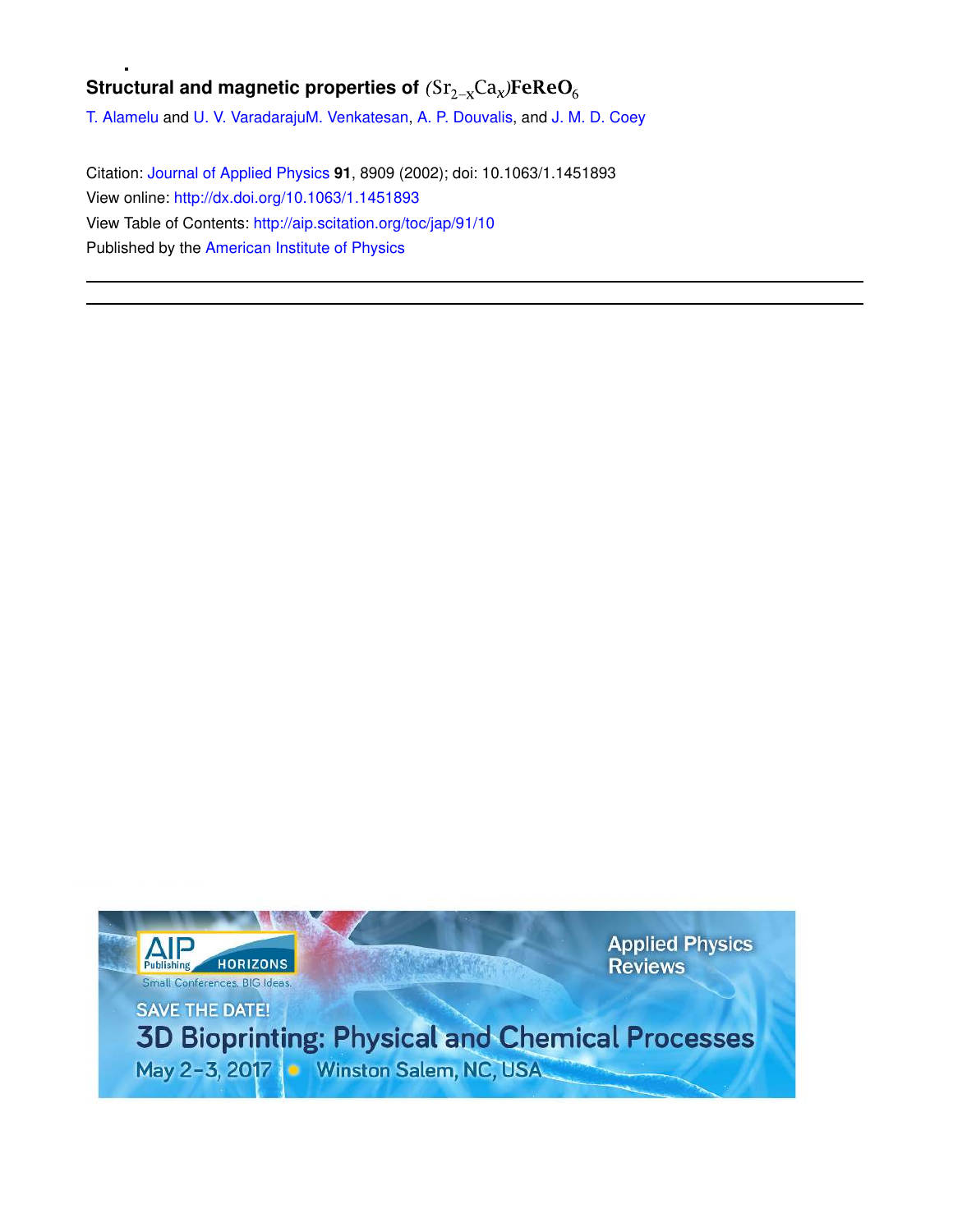# $\mathbf{S}$ tructural and magnetic properties of  $(\mathbf{Sr_{2-x}Ca}_{x})$ FeReO $_6$

T. Alamelu and U. V. Varadaraju

*Materials Science Research Centre, Indian Institute of Technology, Madras, India*

M. Venkatesan, A. P. Douvalis, and J. M. D. Coey<sup>a)</sup> *Physics Department, Trinity College, Dublin 2, Ireland*

The compounds  $(Sr_{2-x}Ca_x)FeReO_6$  ( $x=0, 0.2, 0.5, 1.0, 1.5,$  and 2.0) were synthesized by solid state reaction. The resistivity exhibits a metallic behavior for  $Sr_2FeReO_6$  and insulating behavior for  $Ca<sub>2</sub>FeReO<sub>6</sub>$ . Structural transformation is observed from tetragonal ( $x \le 1$ ) to monoclinic (*x*  $\geq$  1.5). The Curie temperature increases from 405 K for  $x=0$  to 539 K for  $x=2$ . The saturation magnetic moment is always less than the 3  $\mu_B$  anticipated for a ferrimagnetic configuration of Fe<sup>3+</sup> and  $\text{Re}^{5+}$ , suggesting some antisite disorder. All compounds exhibit significant coercivity, which increases with increasing Ca content, from 0.2 T for  $x=0$  to 1.1 T for  $x=2$ . The unexpectedly large coercivity in these compounds is attributed to intrinsic magnetic anisotropy of the  $\text{Re}^{5+}$  ions. Mössbauer spectra indicate a small admixture of 0.2–0.3 electrons in  $3d^{\downarrow}$ (Fe) $t_{2g}$  orbitals.  $\degree$  2002 *American Institute of Physics.* [DOI: 10.1063/1.1451893]

## **I. INTRODUCTION**

Current interest in ordered double perovskites is motivated by the desire for half-metallic material with a high Curie temperature  $T_c$  in the context of spin polarized transport applications. Kobayashi *et al.*, suggested that  $Sr_2FeMoO<sub>6</sub>$  is a half-metallic ferromagnet<sup>1</sup> with antiferromagnetic coupling of Fe<sup>3+</sup>(3 $d^5$ ) and Mo<sup>5+</sup>(4 $d^1$ ) and a Curie temperature of about 415 K, significantly higher than for any mixed valence manganite. $<sup>2</sup>$  The objective of the present</sup> work is to explore the possible half-metallic behavior in a wide family of ordered double perovskites.<sup>3-6</sup>  $Sr<sub>2</sub>FeReO<sub>6</sub>$  is predicted from band structure calculations<sup>7</sup> to be a half metal with antiferromagnetic coupling of  $\text{Fe}^{3+}(3d^5)$ ) and  $\text{Re}^{5+}(5d^2)$  spins. On the other hand, the compound  $Ca<sub>2</sub>FeReO<sub>6</sub>$  (Ref. 8) is a ferrimagnetic oxide with the highest Curie temperature of any double perovskite ( $T_C$ =540 K). In this article, we studied the crystallographic and magnetic properties of the solid solution  $(Sr_{2-x}Ca_x)FeReO_6$ , with *x*  $= 0, 0.2, 0.5, 1.0, 1.5,$  and 2.0 through x-ray diffraction, magnetization measurements, and Mossbauer spectrometry. The solid solution covers the whole range from low resistivity metallic compounds (Sr rich) to high resistivity insulating compounds (Ca rich) with the ordered perovskite structure.

### **II. EXPERIMENT**

The  $\text{Sr}_{2-x}\text{Ca}_{x}\text{FeReO}_{6}$  compounds were synthesized by a standard solid state reaction following a procedure reported earlier.<sup>8</sup> Stoichiometric mixtures of high purity SrO, CaO,  $Fe<sub>2</sub>O<sub>3</sub>$ , ReO<sub>3</sub>, and Re metal were well mixed, pelletized, and sintered at 900 °C for 24 h in evacuated sealed quartz tubes. The pellets were then reground, repelletized, and sintered at 900 °C for 14 days before quenching into liquid nitrogen. Phase analysis was carried out using x-ray diffraction and Curie temperatures were determined by thermogravimetry. The temperature dependence of resistivity was measured using the standard linear four probe method from 5 to 300 K. Magnetization measurements were carried out using a superconducting quantum interference device magnetometer. Mössbauer spectra were recorded in transmission geometry with a with a  $57Co(Rh)$  source in the constant acceleration mode.

#### **III. RESULTS AND DISCUSSION**

 $(Sr_{2-x}Ca_x)FeReO_6$  forms a single-phase solid solution throughout the range  $0 \le x \le 2$ . The refined lattice parameters are listed in Table I. The crystal structure changes from tetragonal (*IA/mmm*) for  $x \le 1$  to monoclinic (*P*2<sub>1</sub>/*n*) for *x*  $\geq 1.5$ . The lattice parameters *a* and *c* decrease monotonically with increasing Ca content.

The variation of resistivity  $\rho$  as a function of temperature is shown in Fig. 1. The resistivity increases substantially with increasing Ca content. At room temperature it increases from 3 m $\Omega$  cm for  $x=0$  to 92 m $\Omega$  cm for  $x=2.0$ .  $\rho(T)$  for  $Sr<sub>2</sub>FeReO<sub>6</sub>$  exhibits metallic behavior  $(d\rho/dT>0)$  with a linear decrease with decreasing temperature. The value of resistivity at 5 K is about 1.8 m $\Omega$  cm. This metallic behavior is in agreement with the predicted half-metallic behavior. The resistivity of Ca<sub>2</sub>FeReO<sub>6</sub> is  $5 \times 10^4$  times higher than the resistivity of  $Sr_2FeReO_6$  at 5 K. It should be noted that the room temperature resistivity of half-metallic ferromagnet  $Sr<sub>2</sub>FeMoO<sub>6</sub>$  varies from 1 to 100 m $\Omega$  cm depending on synthesis conditions.<sup>1</sup> The difference in resistivity between Sr and Ca compounds can be understood on the basis of the difference in their respective crystal structures. The Fe– O–Re bond angle in  $Ca<sub>2</sub>FeReO<sub>6</sub>$ , with a monoclinic structure, is 154°,<sup>8</sup> due to the smaller  $Ca^{2+}$  ion compared to 180° in tetragonal  $Sr_2FeReO_6$ . The deviation of the Fe–O–Re bond angle from 180° with increasing Ca content reduces the Re–Re overlap and narrows the bandwidth. In addition, Ca also induces monoclinic distortion and lifts the degeneracy of the  $t_{2g}$  levels on the Re site. These two factors help to increase the resistivity of Ca substituted compounds.

a)Author to whom correspondence should be addressed; electronic mail: jcoey@tcd.ie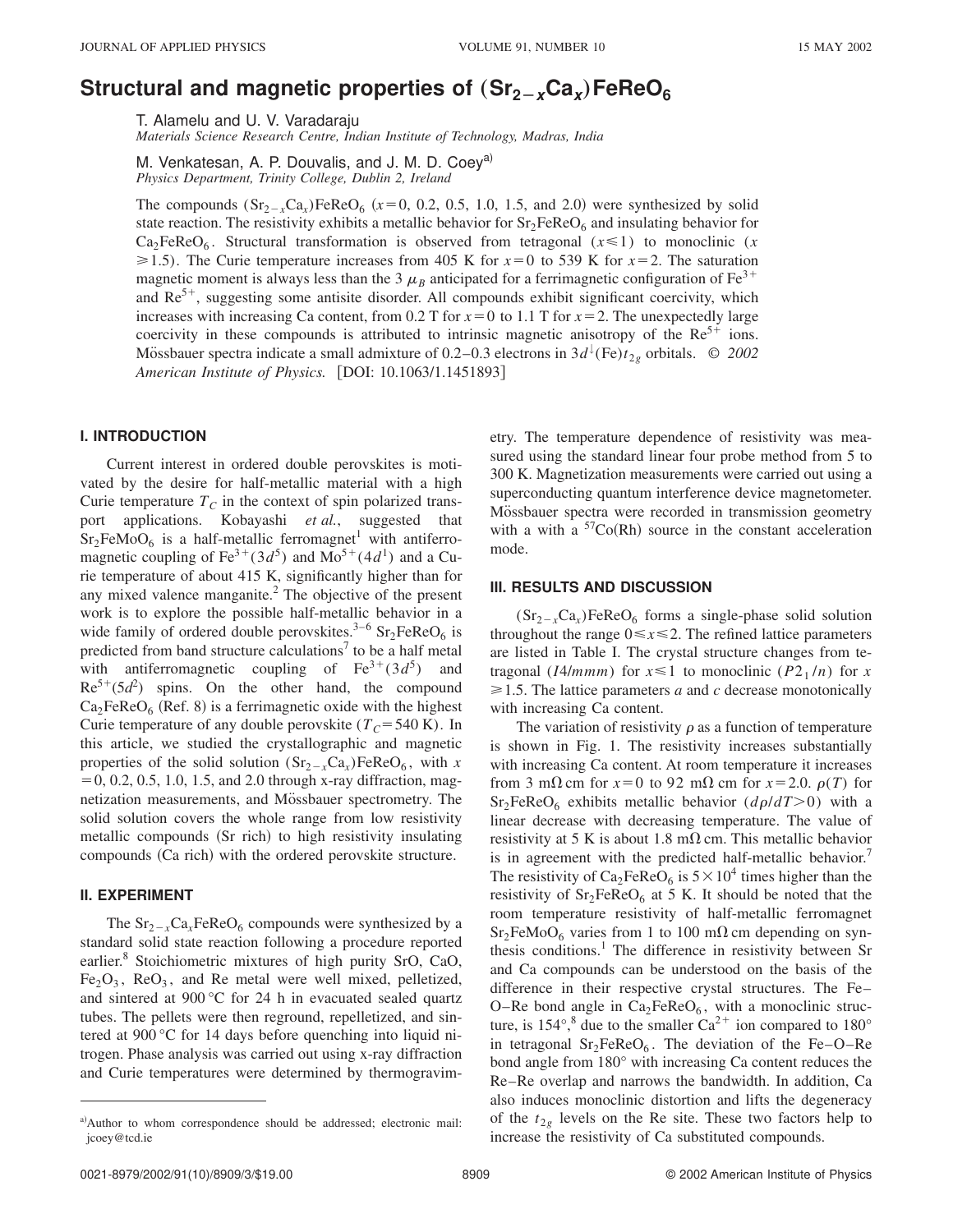TABLE I. Structural and magnetic properties of  $Sr_{2-x}Ca_xFeReO_6$ .

| Compound                                          | a<br>(A) | h<br>(A) | $\mathcal{C}_{0}$<br>(A) | $T_C$<br>(K) | $\rho(RT)$<br>$(m\Omega \text{ cm})$ | m(5 K)<br>$(\mu_B / \text{f.u})$ | $\mu_0 H_c$ (5 K)<br>(T) |
|---------------------------------------------------|----------|----------|--------------------------|--------------|--------------------------------------|----------------------------------|--------------------------|
| Sr <sub>2</sub> FeReO <sub>6</sub>                | 5.558    |          | 7.874                    | 405          | 3                                    | 2.67                             | 0.22                     |
| $Sr1.8 Ca0.2 FeReO6$                              | 5.549    |          | 7.856                    | 420          | 19                                   | 2.61                             | 0.32                     |
| $Sr_1$ <sub>5</sub> $Ca_0$ <sub>5</sub> $FeReO_6$ | 5.538    |          | 7.836                    | 441          | 23                                   | 2.60                             | 0.33                     |
| $Sr1.0 Ca1.0 FeReO6$                              | 5.522    |          | 7.803                    | 473          | 44                                   | 2.43                             | 0.33                     |
| $Sr_0$ <sub>5</sub> $Ca_1$ <sub>5</sub> $FeReO_6$ | 5.457    | 5.532    | 7.724                    | 509          | 50                                   | 2.40                             | 0.70                     |
| Ca <sub>2</sub> FeReO <sub>6</sub>                | 5.404    | 5.529    | 7.686                    | 539          | 92                                   | 2.37                             | 1.06                     |

The Curie temperature increases linearly with increasing Ca content from 405 K for  $x=0$  to 539 K for  $x=2$ , as shown in Fig. 2 (inset). The increase in  $T_C$  with Ca substitution could be explained by changes in the Fe–O–Re bond. The sum of the Fe–O and Re–O distances in  $Sr<sub>2</sub>FeReO<sub>6</sub>$  is 3.98 Å. This sum decreases with increasing Ca content and increases the Curie temperature.

Figure 2 shows the hysteresis loops at 5 K. The magnetization is unsaturated at low temperatures, even in a 5 T magnetic field. The saturation magnetic moment obtained by extrapolating to  $1/H^2 = 0$  is always less than the 3 $\mu_B$  anticipated for a ferrimagnetic configuration of  $\text{Fe}^{3+}$ ( $3d^{5}$ ) and  $\text{Re}^{5+}(5d^2)$ . The extrapolated value is 2.37  $\mu_B$  for Ca<sub>2</sub>FeReO<sub>6</sub> and 2.67  $\mu_B$  for Sr<sub>2</sub>FeReO<sub>6</sub>. The saturation magnetic moment observed in the present study is greater than reported earlier.<sup>8,9</sup> The lack of saturation of magnetic moment could be attributed to either antisite defects $10,11$  or the presence of antiphase boundaries which were reported recently in double perovskite thin  $films<sup>12</sup>$  and polycrystalline ceramics.<sup>13</sup> All compounds exhibit significant coercivity both at room temperature and low temperature. The coercivity of all the compounds increases with decreasing temperature. Coercivity at 5 K increases with increasing Ca content, from 0.22 T for  $x=0$  to 1.06 T for  $x=2$ . The remanent magnetization of  $Ca<sub>2</sub>FeReO<sub>6</sub>$ , the compound with the highest coercivity, is



FIG. 1. Resistivity as a function of Ca content in  $(Sr_{2-x}Ca_x)FeReO_6$ .



FIG. 2. Hysteresis loops of  $(Sr_{2-x}Ca_x)FeReO_6$  at 5 K. Inset shows the variation of  $T_c$  with Ca content.



FIG. 3. Mössbauer spectra of  $Sr_2FeReO_6$  and  $Ca_2FeReO_6$  at room temperature and 16 K.